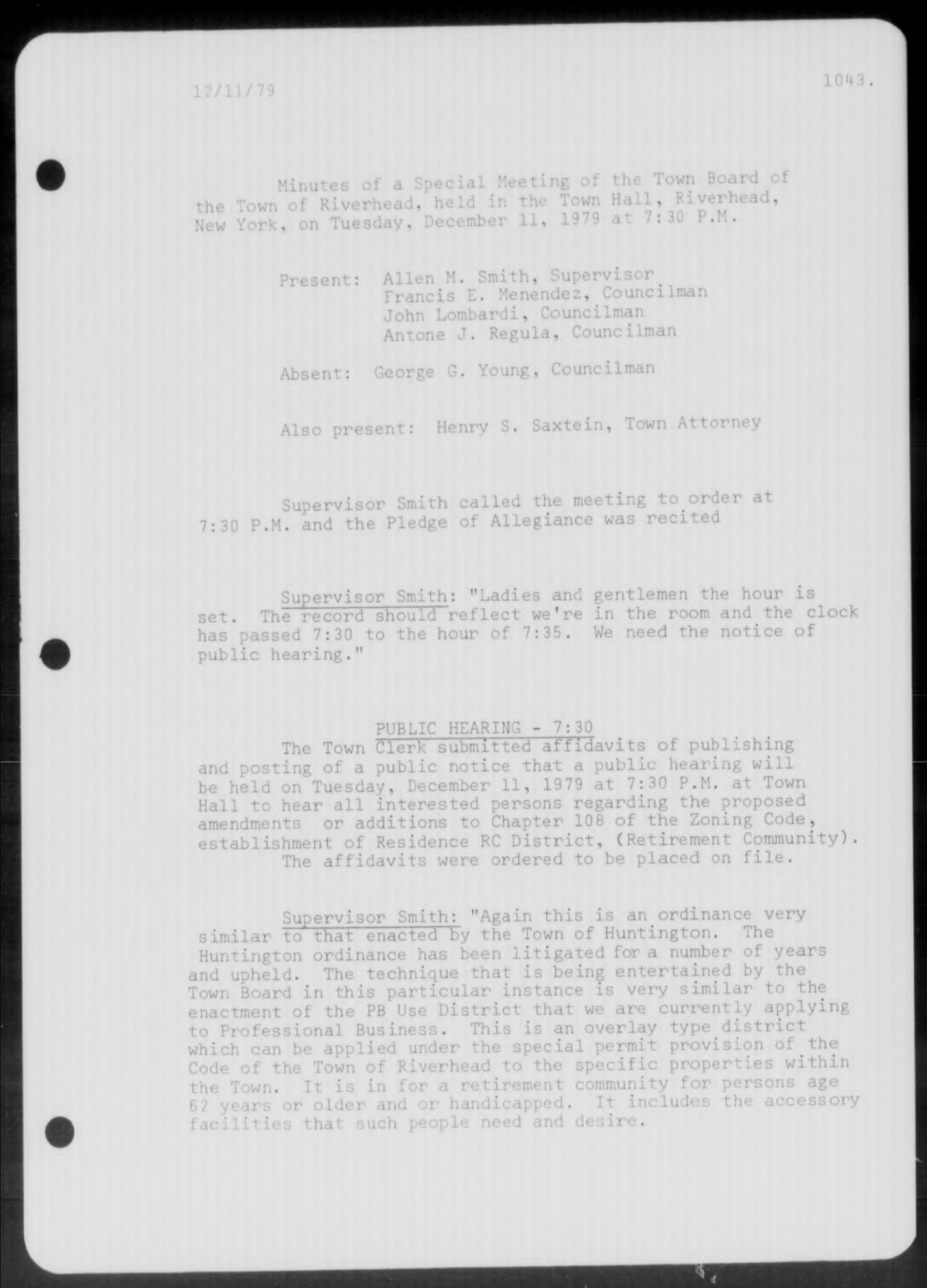# **PUBLIC\_HEARING - continued**

Supervisor Smith continues:<br>Further the Master Plan of the Town calls for height and city uses such as the one that is here proposed to occur in the hamlet area of the Town of Bivenhard and although we have in mind a specific parcel within the 1 area for the first such project, the future of this maniet use district could be made or applied anywhere within the hamlet. Is there anyone present who board with reference to this particular zoning?"

hamlet area? Is this tung of say this is only for of the hamlet?" The of zoning enforced for outside

we have enacted, it's a quote "hominat" p: is essentially the area of Tour that, Kiverhead Hamlet It's that dark line. To have a high dan be reached by sewer, invisioned here or in similar tunnel Calify use such as is hamlet area where you could not get in housing outside the you would be involved with the set either sewer or water, a sewerage treatment plant which we provision most specifically of a sewerage treatment plant which would probably make such calls out for the high density user area, the Master have used that concept before " uses within the hamlet and w

# Councilman Menedez : "I got you."

there is ample discussions are record should relfect that Town in our Joint Board Mee tings with sefections with the cation of the high density uses within the bamlet species appli-

an application by a component' " " ect the pendency to provide senior citizen h ... formed by the United Methodist which has been newigted and it is a site on Middle Road boards of the Town if there . I length by the variou we will declare the heaping als no one else rising to speak.

having been received themste co be hea "d and no communications hearing closed at 7:40 P.M. P. Supervisor Smith declared the

expected to act upon this public hearing and or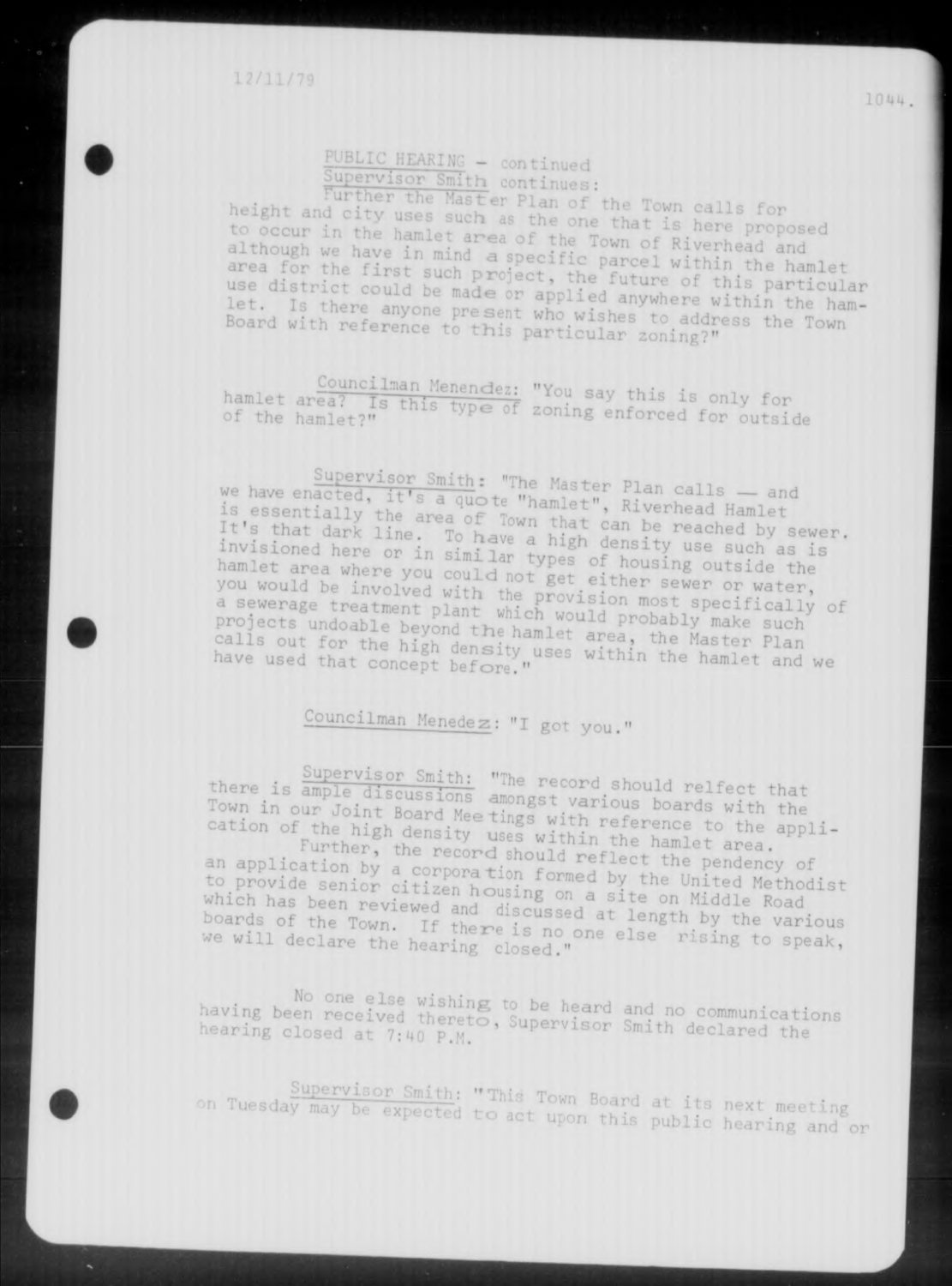Supervisor Smith continues:

if that does not occur, the zoning will have to be put into place the first of the year unless there are special meetings of the Town Board other than those scheduled at this particular time. We have a second hearing at 8:00.

Does anyone wish to address the Town Board?"

No one wished to be heard at this time.

### RESOLUTIONS

### #593 AUTHORIZES SALE OF COLONIAL ARMS TO JOHN MCNULTY, ET AL. , SUBJECT TO CONDITIONS

Councilman Menendez offered the\_following resolution which was seconded by Councilman Lombardi.

WHEREAS, this Board has heretofore acquired the Colonial Arms site at the corner of Riverside Drive and Main Street, pursuant to a Community Development Program, and

WHEREAS, this Town Board has held said property for the purposes of sale and improvement of the downtown area, and

WHEREAS, this Board offered said site for sale at public bid, and

WHEREAS, one bid was received from John McNulty, et al., for the sum of Twenty-five thousand six hundred thirty-three and 00/100 (\$25,633.00) Dollars, and

WHEREAS, Mr. McNulty has appeared before the Board and stated that he intends to build on said site an **owner**-occupied business building, and the Board finds the said development of the site consistent with the general development of this building, and Mr. McNulty has agreed to offer the Town Board the option to re-acquire the property at the price stated in the event that he does not complete his plans for an office building within two (2) years from receipt of the deed for this parcel ,

NOW, THEREFORE, be it

RESOLVED, that the Town Supervisor and Town Attorney are authorized to take those steps necessary to transfer said parcel of real property to John McNulty, pursuant to the documents on file with the Town Clerk, and be it

FURTHER RESOLVED, that the referenced transfer shall be subject to the receipt by the Town Board of an opinion letter from Gerald D. Snover stating that the price bid is reasonable and appropriate under the circumstances.

The vote, Regula, Yes, Lombardi, Yes, Menendez, Yes, Young, Absent, and Smith, Yes.

The resolution was thereupon declared duly adopted.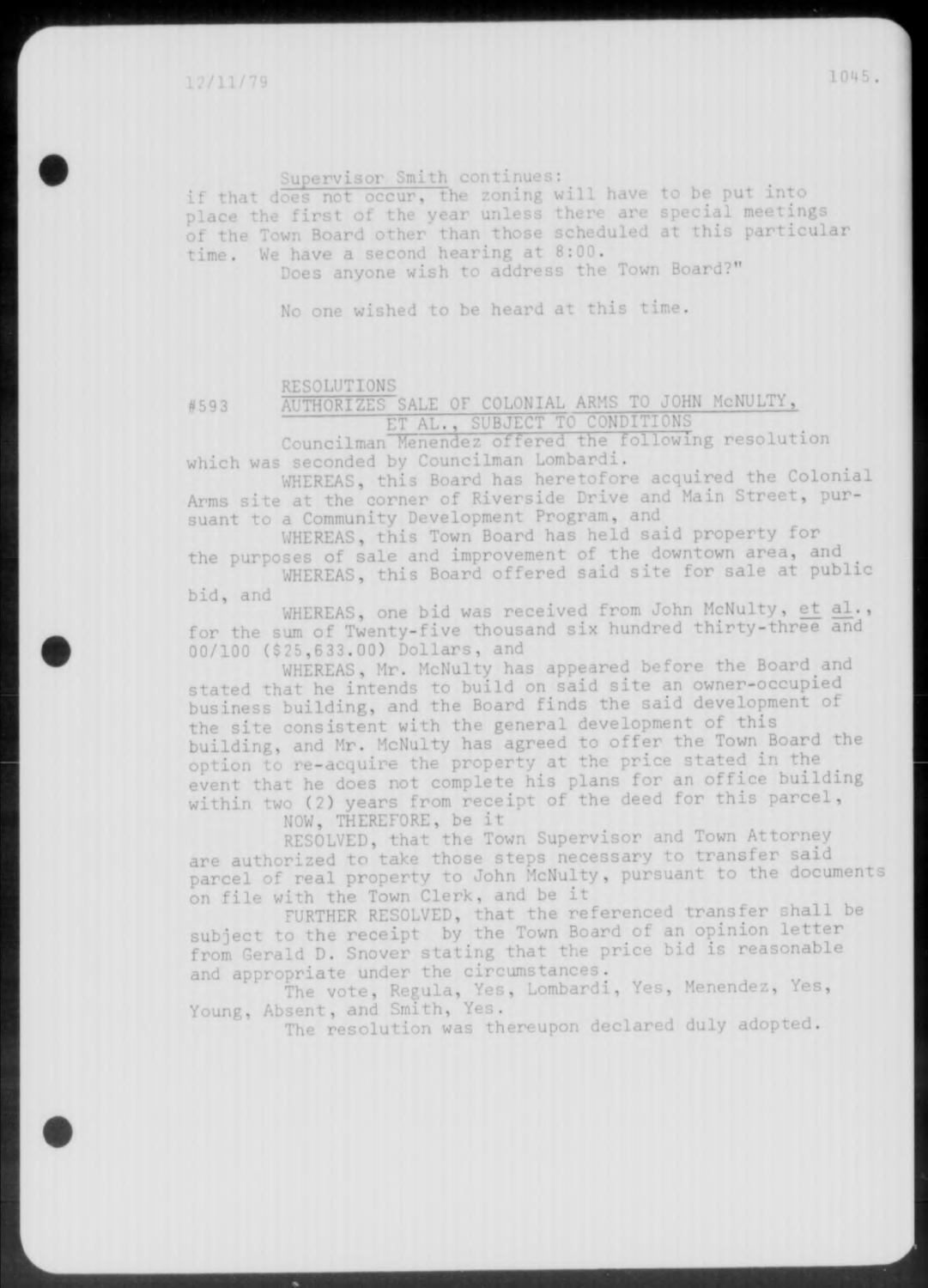### RESOLUTIONS - continued

#594 AUTHORIZING PUBLISHING AND POSTING OF FOLLOWING NOTICE

Councilman Menendez offered the following resolution which was seconded by Councilman Lombardi.

WHEREAS, a contract of sale has been negotiated with M. Franklin Benjamin for the purchase of land for drainage facilities as set forth in the following notice ,

NOW, THEREFORE, be it

RESOLVED, that the Town Supervisor, Town Clerk and Town Attorney be and they hereby are authorized to publish and post the following notice and further are authorized to execute said contract of sale upon the passage of the requisite period of time.

### PUBLIC NOTICE

PLEASE TAKE NOTICE, that pursuant to section 64(11)(a) of the Town Law, the Town Board of the Town of Riverhead by resolution adopted December 11, 1979 authorized the execution of a contract of sale which is subject to a permissive referendum upon petition as is provided by section 90 , et sea. , of the Town Law. The aforesaid resolution authorized an agreement between the Town of Riverhead and M. Franklin Benjamin for the purchase of a lot located on the south side of Northville Turnpike between Union and Maple Avenues in the Town of Riverhead, County of Suffolk and State of New York. The purchase price is \$150.00 to be paid for from drainage bonds funds .

The vote, Regula, Yes, Lombardi, Yes, Menendez, Yes, Young, Absent, and Smith, Yes.

The resolution was thereupon declared duly adopted.

### #595 AUTHORIZES TOWN SUPERVISOR AND TOWN ATTORNEYS TO INSTITUTE LEGAL PROCEEDINGS RE COUNTY OF SUFFOLK'S ADOPTION OF THE STATE EQUALIZATION AND ASSESSMENT RATE

Councilman Lombardi offered the following resolution which was seconded by Councilman Regula.

RESOLVED, that the Town Supervisor and the Town Attorneys are hereby authorized to institute whatever legal proceedings are determined necessary to seek a review of the County of Suffolk's adoption dated November 16 , 1979 of the State Board of Equalization and Assessment's rate, dated August 3, 1979, which determination did set the state equalization rate for the 1979-1980 tax year .

The vote, Regula, Yes, Lombardi, Yes, Menendez, Yes, Young, Absent, and Smith, Yes.

The resolution was thereupon declared duly adopted.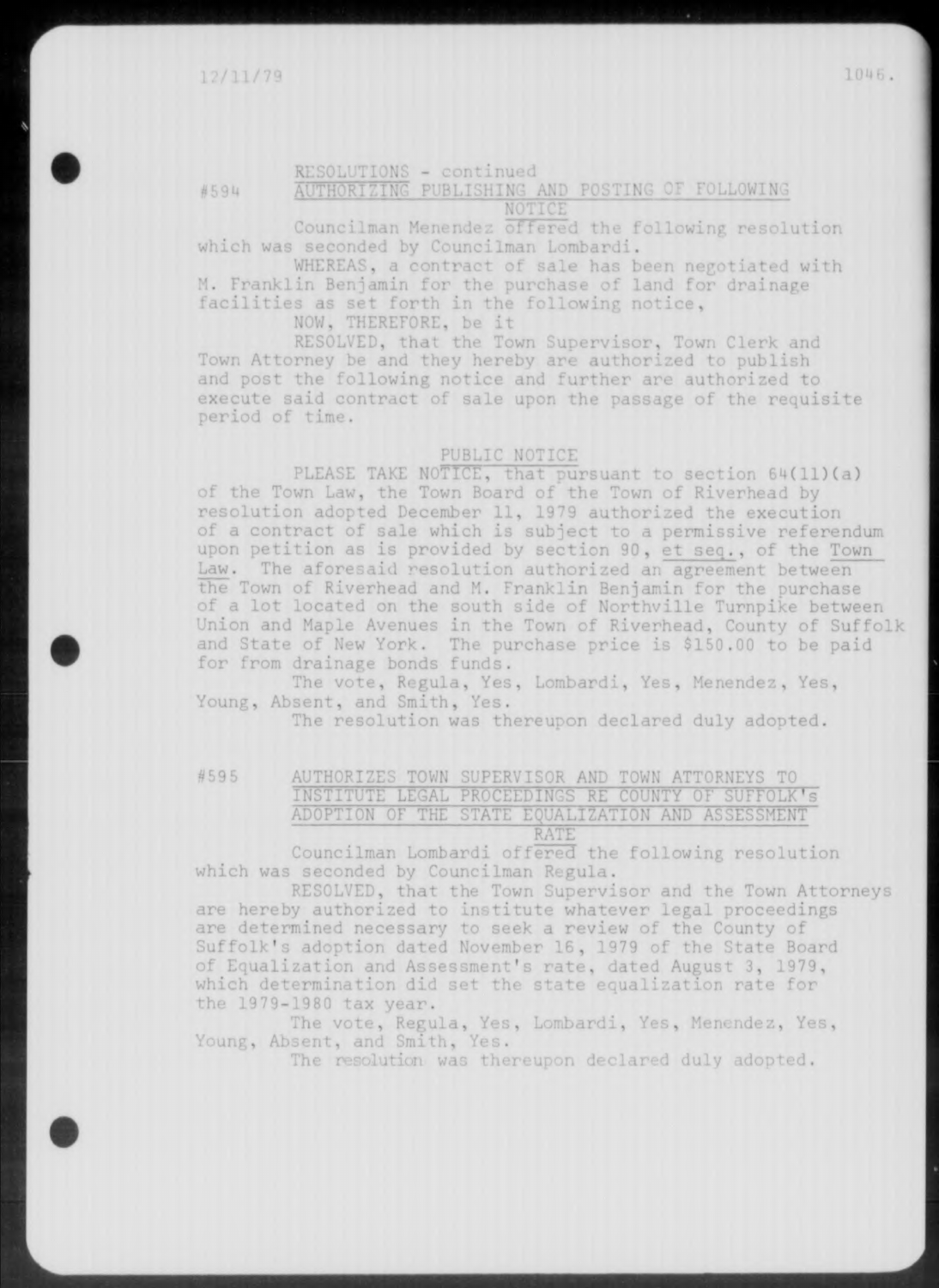### RESOLUTIONS - continued #596 TOWN CLERK AUTHORIZED TO PUBLISH AND POST PUBLIC

NOTICE

Councilman Regula offered the following resolution which was seconded by Councilman Lombardi.

NOW, THEREFORE, be it

RESOLVED, that the Town Clerk be and she hereby is authorized to publish and post the following public notice.

### PUBLIC NOTICE

PLEASE TAKE NOTICE, that a public hearing will be held at the Riverhead Town Hall, 200 Howell Avenue, Riverhead, New York on Wednesday, January 2, 1980, at 8:00 o'clock P.M. to hear all persons concerning the application of Concrete\_ Products Corporation for a special permit pursuant to section 108-45(B) (5) of the Town Code to operate a non-nusiance industry of land currently zoned Industrial A. The proposed non-nusiance industry of making concrete products is to be located on an unimproved parcel of property on the northwest side of Middle Road adjacent to Suffolk Cement Products, Inc., in the Hamlet of Calverton, Town of Riverhead, County of Suffolk and State of New York.

Any person wishing information on this application may examine it at the Office of the Town Clerk during normal business hours.

Any person wishing to address the Town Board with reference to this matter should appear at the above stated time and place and they will be heard.

The vote, Regula, Yes, Lombardi, Yes, Menendez, Yes, Young, Absent, and Smith, Yes.

The resolution was thereupon declared duly adopted.

### #597 AUTHORIZES APPRAISAL Or PROPERTY FOR DRAINAGE PURPOSES IN CALVERTON ESTATES

Councilman Lombardi offered the following resolution which was seconded by Councilman Regula.

WHEREAS, the Town of Riverhead has planned drainage improvements in the area of Kay Road in the Hamlet of Calverton,

NOW, THEREFORE, be it

RESOLVED, that Mortimer Barr is hereby authorized to give an appraisal to the Town of Riverhead for a parcel of property located by the Nassau County Council of the Boy Scouts of America, and adjacent to a Town of Riverhead sump near Kay Road, Calverton, New York.

The vote, Regula, Yes, Lombardi, Yes, Menendez, Yes, Younp., Absent, and Smith, Yes.

The resolution was thereupon declared duly adopted.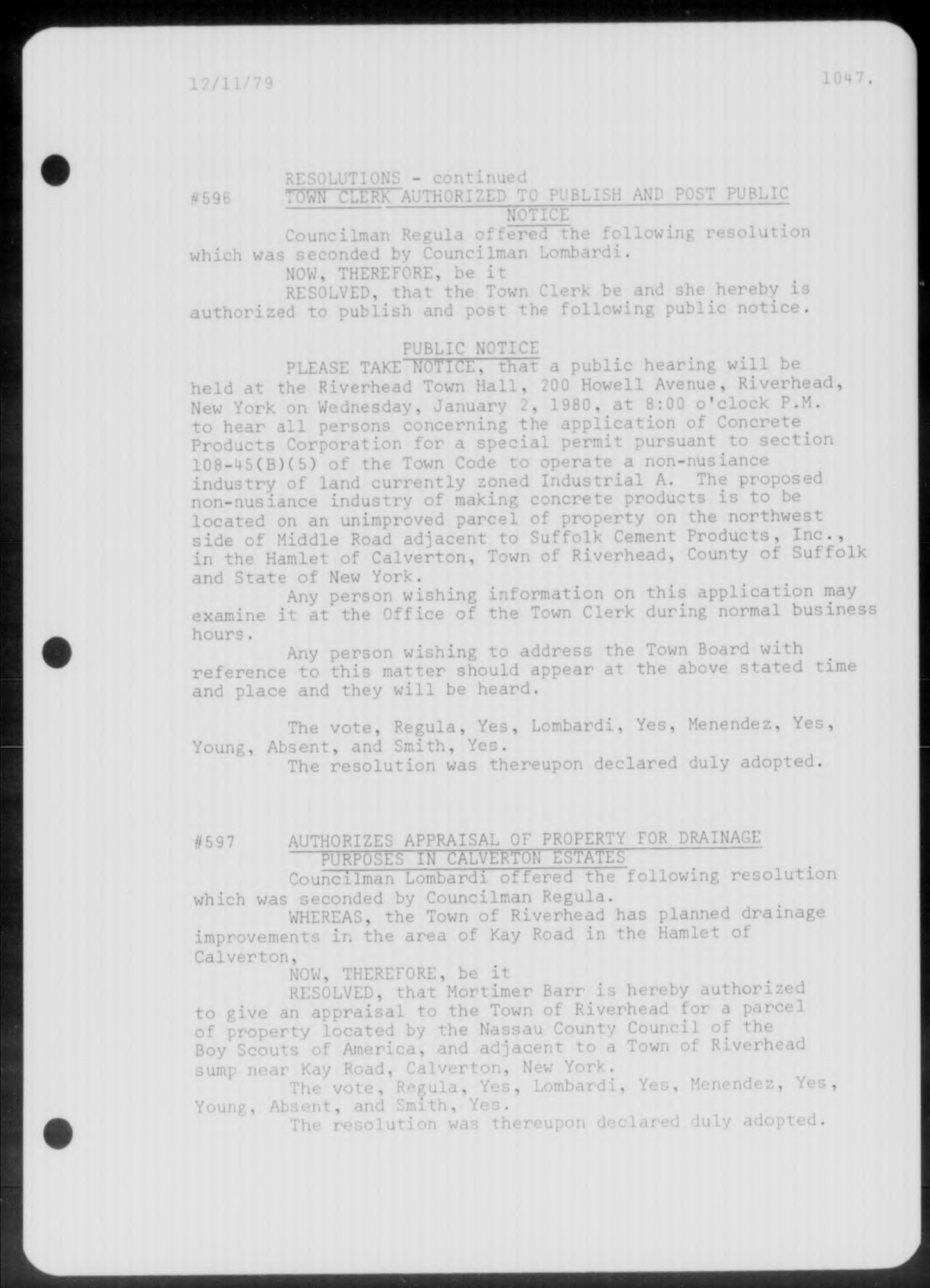10M8.

# RESOLUTIONS - continued

**Councilman** Menendez offened the following  $h$  was seconded by Councilman Lombardi.

be and she is hereby authorized to publish and post RESOLVED, that the Town Clerk of the Town of Riverhead notice for bids for Personnel Communications Fost the following Riverhead Volunteer Ambulance Competitions Equipment for the

### **NOTICE TO BIDDERS**

 $SEALED$  **BIDS** FOR:

Volunteer Ambulance Corps. The Rivernead for the Town of Rivernead, will be received by the Town Board s adapment for

or the Town of Riverhead at the direction of the Town Oldru be opened and read.

forms of contract may be obtained it in equations, bid forms, 200 Howell Avenue, Riverhead, New York, Ifice of the Town Clerk, form as prepared by the Town of Riverhead. 200 Howell Avenue, Riverhead, New York. Bids shall be on the

right to reject The Town Board of the Town of Riverhead reserves the It also reserves the right to hold any and all bill period of thirty (30) days from the date of opening. All bids<br>must be in a sealed envelope on must be in a sealed envelope clearly marked to show the item or

Young, Absent and Smith, Yes. **<sup>L</sup> ° mbardi ' YeS '<sup>M</sup> \*-ndez , y e S ,** 

• The resolution was thereupon declared duly adopted

public hearing. Supervisor Smith recessed the meeting to hold a

# PUBLIC HEARING - 8:00 P.M.

and posting of a public potice that held on Tuesday, December 11, 1979 at 8:00 B Maring will be to establish a body fitness center in an existing structure at 865 Old Country Road, Riverhead.

The affidavits were ordered to be placed on file.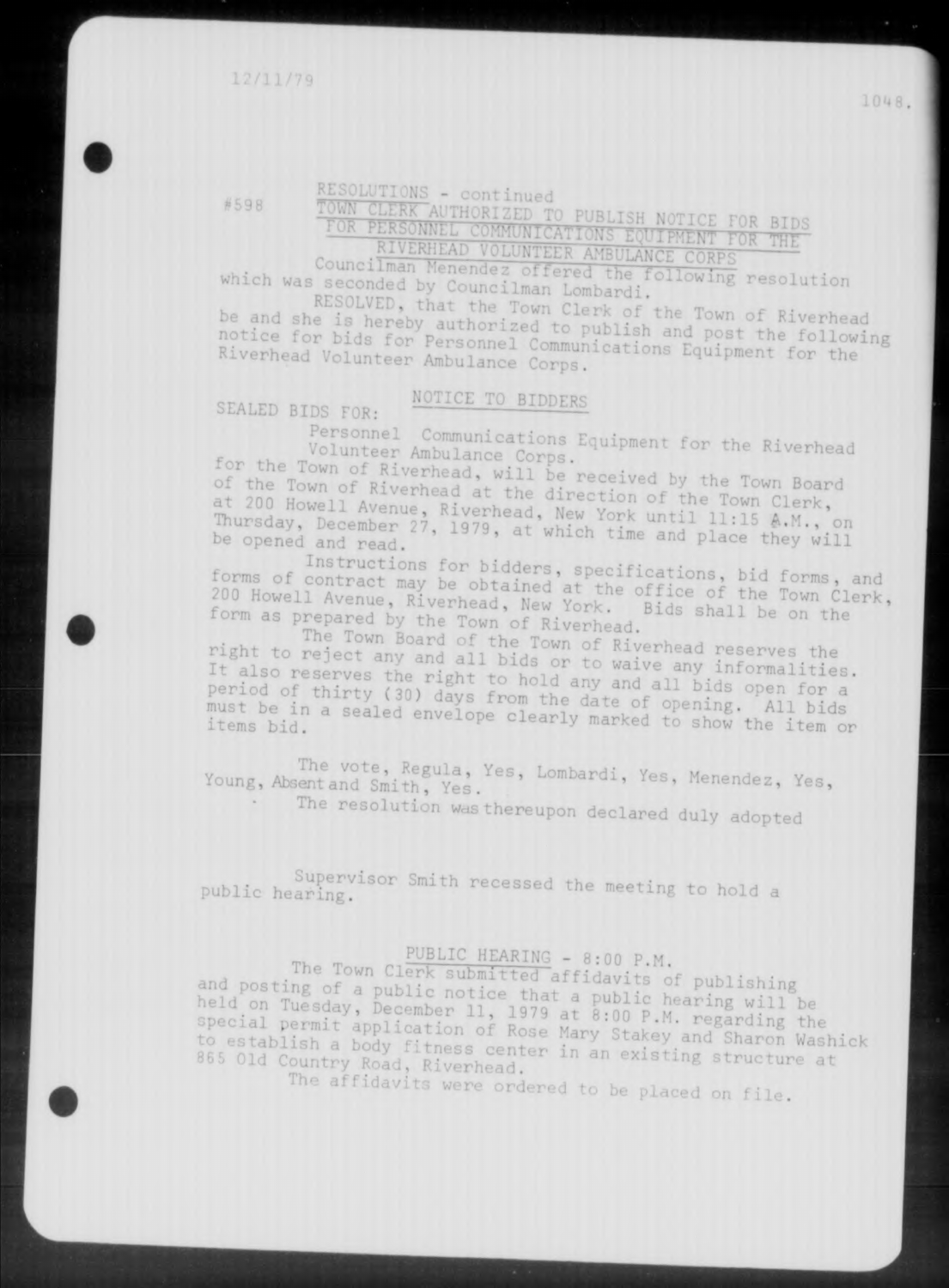### **PUBLIC HEARING - continued**

### COMMUNICATIONS

Environmental Quality Review Board, 11/28/79 that recommendation is made that the aforementioned application is a Type II action which will not have a significant impact upon the environment. Filed.

Planning Board, 12/07/79 - recommending approval of application. Filed.

### RESOLUTION

### #599 RATIFICATION OF FINDINGS RE: ROSE MARY STAKEY 8 **SHAK0 <sup>N</sup> WASHJCK**

Councilman Regula offered the following resolution which was seconded by Councilman Lombardi.

RESOLVED, with the instruction of the Town Attorney a motion is in order to confirm the finding of the Environmental Quality Review Board stating the fact that we designate ourself as lead agency, and

FURTHER RESOLVED, as lead agency finds that the application of Rose Mary Stakey and Sharon Washick does not require an Environemental Impact Statement.

The vote, Regula, Yes, Lombardi, Yes, Menendez, Yes, Young, Absent, and Smith, Yes.

The resolution was thereupon declared duly adopted.

Supervisor Smith: "Is there anyone present who wishes to address the Town Board with reference to the application of theses ladies for the operation of a body fitness center in an existing structure behind the Neptune Diner?

There being no one rising to speak, the record should reflect that the Board had knowledge of this particular site , it is familiar with the application and documents on file."

No one else wishing to be heard and no further communications having been received thereto, Supervisor Smith declared the hearing closed at 8:06 P.M.

### RESOLUTION

#600 GRANTS SPECIAL PERMIT OF ROSE MARY STAKEY S SHARON WASHICK - BODY FITNESS CENTER

Councilman Lombardi offered the following resolution which was seconded by Councilman Regula.

RESOLVED, that the application of Rose Mary Stakey and Sharon Washick for a special permit, pursuant to section 108-39 (B)(4) of the Town Code to oeprate a body fitness center in an